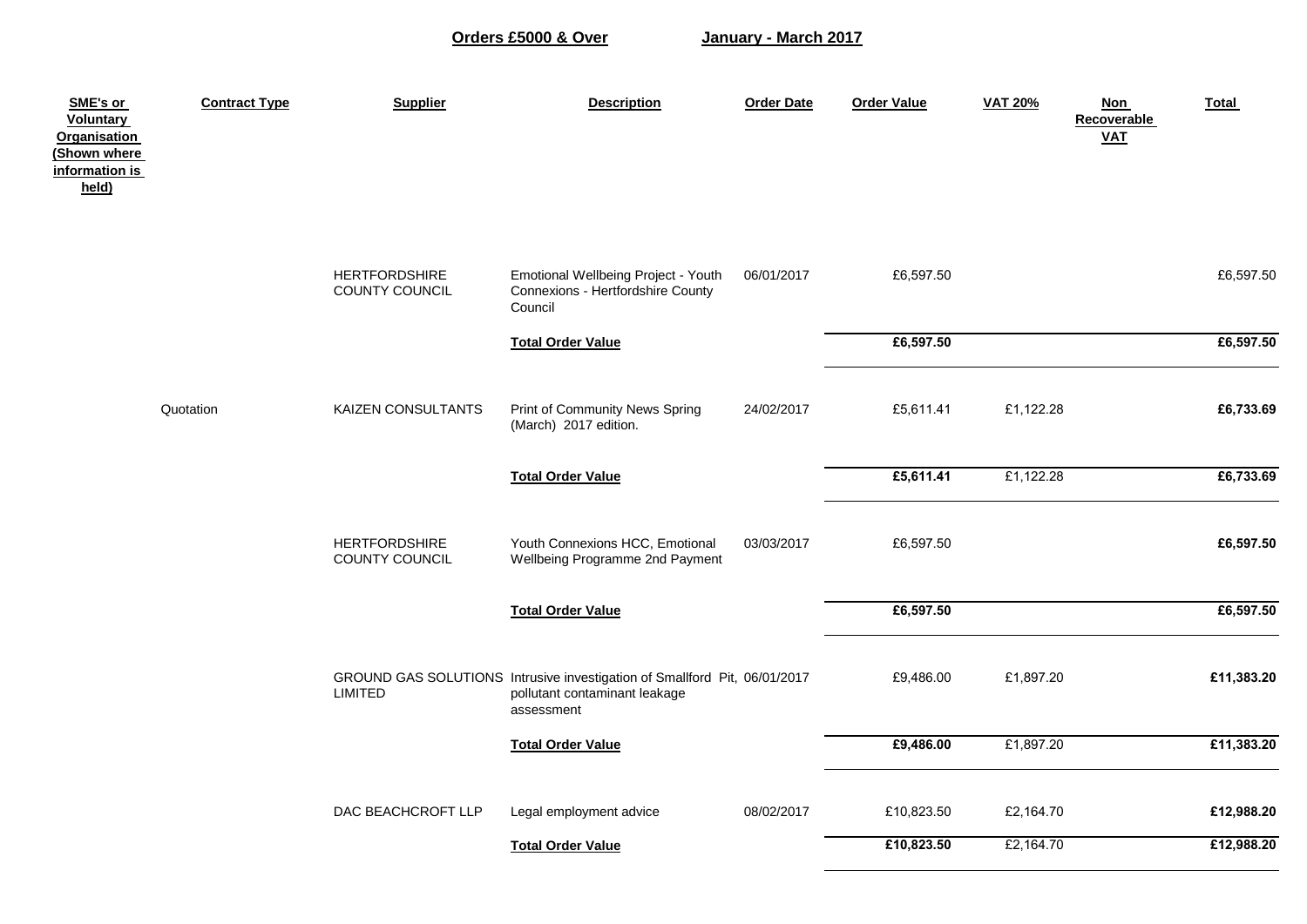| SME's or<br><b>Voluntary</b><br><b>Organisation</b><br>(Shown where<br>information is<br>held) | <b>Contract Type</b> | <b>Supplier</b>                                         | <b>Description</b>                                                                   | <b>Order Date</b> | <b>Order Value</b> | <b>VAT 20%</b> | <b>Non</b><br><b>Recoverable</b><br>$VAL$ | Total      |
|------------------------------------------------------------------------------------------------|----------------------|---------------------------------------------------------|--------------------------------------------------------------------------------------|-------------------|--------------------|----------------|-------------------------------------------|------------|
|                                                                                                |                      | F1 LINING LTD                                           | Lining Works - Parking                                                               | 08/03/2017        | £7,000.00          | £1,400.00      |                                           | £8,400.00  |
|                                                                                                |                      |                                                         | <b>Total Order Value</b>                                                             |                   | £7,000.00          | £1,400.00      |                                           | £8,400.00  |
|                                                                                                |                      | MR GUY WILLIAMS                                         | Legal advice - land issues                                                           | 21/03/2017        | £20,000.00         | £4,000.00      |                                           | £24,000.00 |
|                                                                                                |                      |                                                         | <b>Total Order Value</b>                                                             |                   | £20,000.00         | £4,000.00      |                                           | £24,000.00 |
|                                                                                                |                      | <b>RINGWAY</b><br><b>INFRASTRUCTURE</b><br>SERVICES LTD | Verge protection works                                                               | 22/03/2017        | £43,384.16         | £8,676.83      |                                           | £52,060.99 |
|                                                                                                |                      |                                                         | <b>Total Order Value</b>                                                             |                   | £43,384.16         | £8,676.83      |                                           | £52,060.99 |
|                                                                                                |                      | <b>RINGWAY</b><br><b>INFRASTRUCTURE</b><br>SERVICES LTD | Verge protection works                                                               | 22/03/2017        | £29,243.64         | £5,848.73      |                                           | £35,092.37 |
|                                                                                                |                      |                                                         | <b>Total Order Value</b>                                                             |                   | £29,243.64         | £5,848.73      |                                           | £35,092.37 |
|                                                                                                | Quotations           | SIGNWAY SUPPLIES LTD                                    | Supply and installation of Parking<br>signage                                        | 23/03/2017        | £7,191.96          | £1,438.39      |                                           | £8,630.35  |
|                                                                                                |                      |                                                         | <b>Total Order Value</b>                                                             |                   | £7,191.96          | £1,438.39      |                                           | £8,630.35  |
|                                                                                                |                      | <b>LEXISNEXIS</b><br><b>BUTTERWORTHS</b>                | Support - elections, crime, property,<br>environmental health and civil<br>procedure | 06/01/2017        | £7,901.67          | £1,580.33      |                                           | £9,482.00  |
|                                                                                                |                      |                                                         | <b>Total Order Value</b>                                                             |                   | £7,901.67          | £1,580.33      |                                           | £9,482.00  |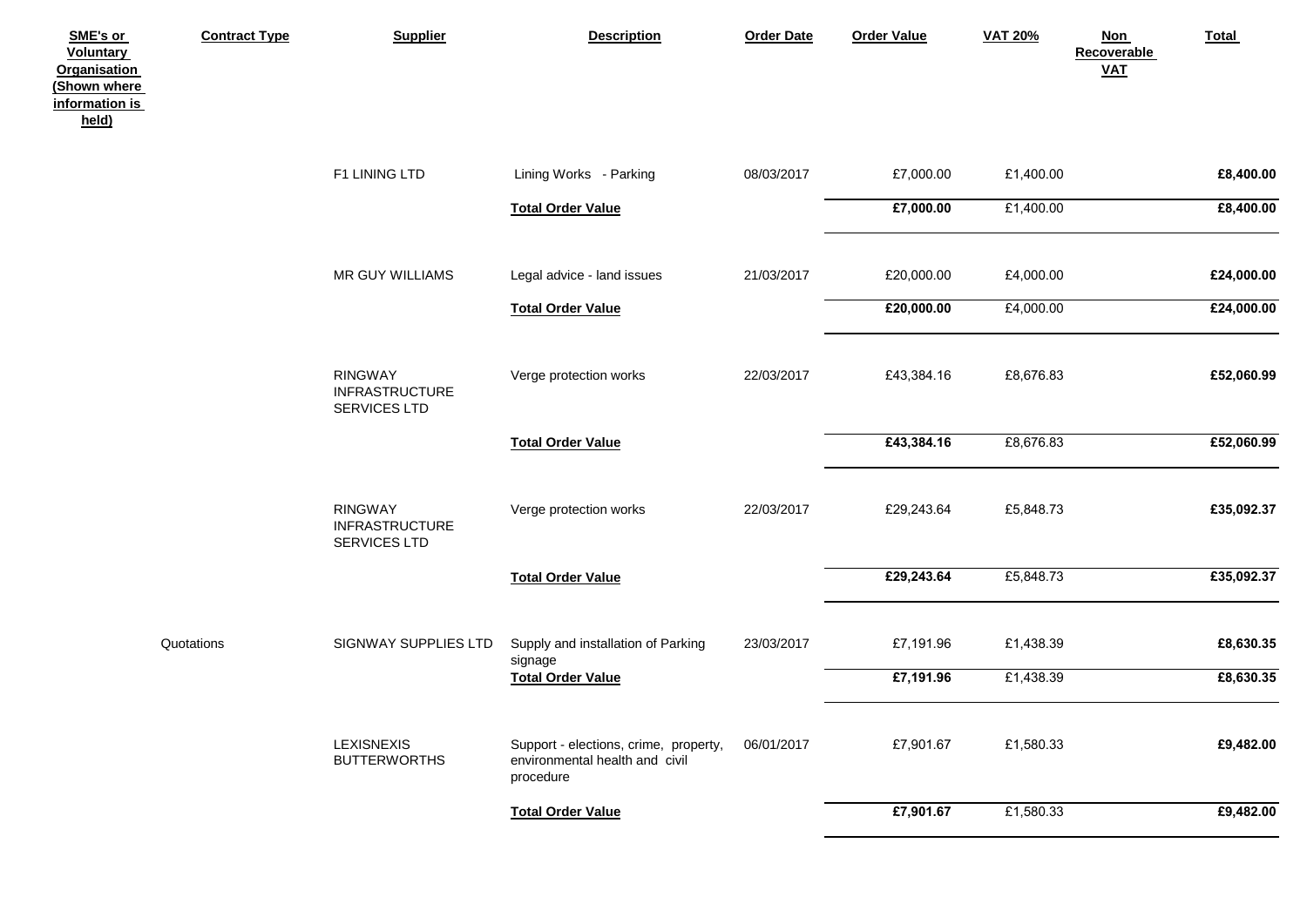| SME's or<br><b>Voluntary</b><br><b>Organisation</b><br>(Shown where<br><u>information is</u><br>held) | <b>Contract Type</b> | <b>Supplier</b>                           | <b>Description</b>                                                                        | <b>Order Date</b> | <b>Order Value</b> | <b>VAT 20%</b> | <b>Non</b><br>Total<br>Recoverable<br><b>VAT</b> |  |
|-------------------------------------------------------------------------------------------------------|----------------------|-------------------------------------------|-------------------------------------------------------------------------------------------|-------------------|--------------------|----------------|--------------------------------------------------|--|
|                                                                                                       | Quotations           | <b>CORPORATE MAILING</b><br>SOLUTIONS LTD | Housing Annual Review Mailing Print 11/01/2017                                            |                   | £3,178.00          | £635.60        | £3,813.60                                        |  |
|                                                                                                       |                      | <b>CORPORATE MAILING</b><br>SOLUTIONS LTD | Housing Annual Review Mailing<br>Postage                                                  | 11/01/2017        | £3,453.10          | £690.62        | £4,143.72                                        |  |
|                                                                                                       |                      |                                           | <b>Total Order Value</b>                                                                  |                   | £6,631.10          | £1,326.22      | £7,957.32                                        |  |
|                                                                                                       |                      | PETER LOCKYER<br>ADVERTISING LIMITED      | Recruitment advertising                                                                   | 17/01/2017        | £5,800.00          | £1,160.00      | £6,960.00                                        |  |
|                                                                                                       |                      | PETER LOCKYER<br>ADVERTISING LIMITED      | Recruitment advertising                                                                   | 17/01/2017        | £300.00            | £60.00         | £360.00                                          |  |
|                                                                                                       |                      |                                           | <b>Total Order Value</b>                                                                  |                   | £6,100.00          | £1,220.00      | £7,320.00                                        |  |
|                                                                                                       | Framework            | BYTES TECHNOLOGY<br><b>GROUP</b>          | Microsoft Enterprise agreement<br>renewal licensing for servers,                          | 26/01/2017        | £62,153.53         | £12,430.71     | £74,584.24                                       |  |
|                                                                                                       |                      |                                           | <b>Total Order Value</b>                                                                  |                   | £62,153.53         | £12,430.71     | £74,584.24                                       |  |
|                                                                                                       |                      | OPINION RESEARCH<br>SERVICES LTD          | <b>Community Consultation Event</b>                                                       | 16/02/2017        | £5,100.00          | £1,020.00      | £6,120.00                                        |  |
|                                                                                                       |                      |                                           | <b>Total Order Value</b>                                                                  |                   | £5,100.00          | £1,020.00      | £6,120.00                                        |  |
|                                                                                                       | Framework            | ARCUS GLOBAL LTD                          | Arcus Local Government CRM &<br>Digital Hub (Housing & Waste) Year 1<br>Licences          | 23/02/2017        | £41,795.00         | £8,359.00      | £50,154.00                                       |  |
|                                                                                                       | Framework            | ARCUS GLOBAL LTD                          | Arcus Local Government CRM &<br>Digital Services Hub (Housing &<br>Waste) Year 2 Licences | 23/02/2017        | £128,970.00        | £25,794.00     | £154,764.00                                      |  |
|                                                                                                       | Framework            | ARCUS GLOBAL LTD                          | Arcus CRM Configuration and<br>Deployment x 260 G-Cloud Service                           | 23/02/2017        | £206,700.00        | £41,340.00     | £248,040.00                                      |  |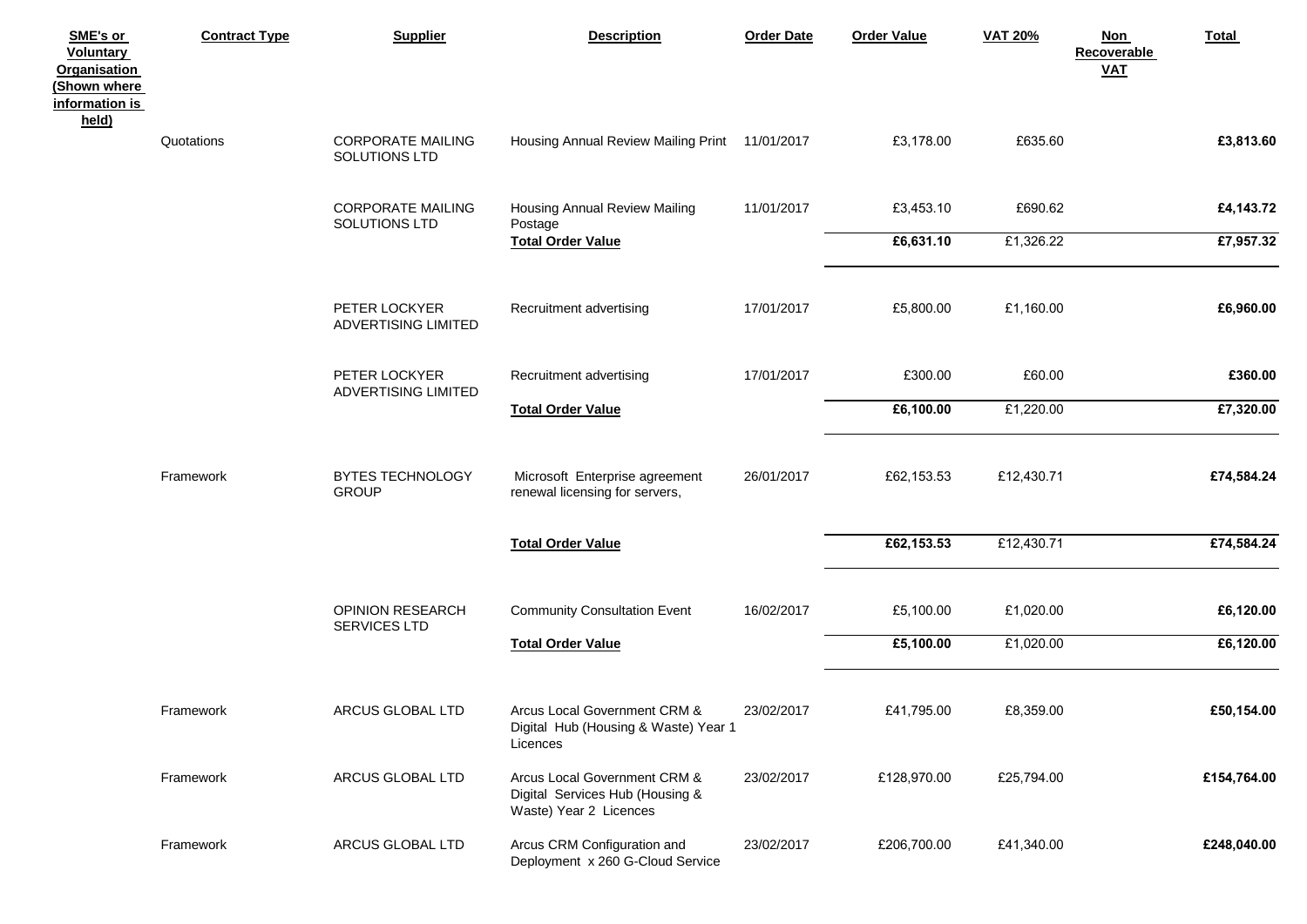| SME's or<br>Voluntary<br><b>Organisation</b><br>(Shown where<br>information is<br>held) | <b>Contract Type</b> | <b>Supplier</b>                              | <b>Description</b>                                                                                | <b>Order Date</b> | <b>Order Value</b>     | <b>VAT 20%</b>         | <b>Non</b><br>Recoverable<br>$VAL$ | <b>Total</b>           |
|-----------------------------------------------------------------------------------------|----------------------|----------------------------------------------|---------------------------------------------------------------------------------------------------|-------------------|------------------------|------------------------|------------------------------------|------------------------|
|                                                                                         | Framework            | ARCUS GLOBAL LTD                             | Arcus Digital Services Hub (Base<br>product) G-Cloud Service                                      | 23/02/2017        | £50,000.00             | £10,000.00             |                                    | £60,000.00             |
|                                                                                         |                      |                                              | <b>Total Order Value</b>                                                                          |                   | £427,465.00            | £85,493.00             |                                    | £512,958.00            |
|                                                                                         |                      | <b>REED SPECIALIST</b><br><b>RECRUITMENT</b> | Recruitment advertising                                                                           | 29/03/2017        | £5,548.60              | £1,109.72              |                                    | £6,658.32              |
|                                                                                         |                      |                                              | <b>Total Order Value</b>                                                                          |                   | £5,548.60              | £1,109.72              |                                    | £6,658.32              |
|                                                                                         |                      | <b>CREATIVE LEARNING</b><br><b>SYSTEMS</b>   | Upgraded Core LMS system including 29/03/2017<br>user management, branding, hosting,<br>upgrades. |                   | £6,157.90              | £1,231.58              |                                    | £7,389.48              |
|                                                                                         |                      |                                              | <b>Total Order Value</b>                                                                          |                   | £6,157.90              | £1,231.58              |                                    | £7,389.48              |
|                                                                                         |                      | <b>VERTICALITY LTD</b>                       | 10x Managed campaign credits<br><b>Total Order Value</b>                                          | 29/03/2017        | £5,290.00<br>£5,290.00 | £1,058.00<br>£1,058.00 |                                    | £6,348.00<br>£6,348.00 |
|                                                                                         |                      |                                              |                                                                                                   |                   |                        |                        |                                    |                        |
|                                                                                         |                      | PENNA PLC                                    | Consultancy                                                                                       | 04/01/2017        | £20,460.00             | £4,092.00              |                                    | £24,552.00             |
|                                                                                         |                      |                                              | <b>Total Order Value</b>                                                                          |                   | £20,460.00             | £4,092.00              |                                    | £24,552.00             |
|                                                                                         | Framework            | <b>VWFS UK LIMITED</b>                       | Ford Fiesta 1.0 EcoBoost Zetec 5dr in 13/01/2017<br>Deep Impact Blue                              |                   | £5,348.52              | £1,069.70              |                                    | £6,418.22              |
|                                                                                         |                      | <b>VWFS UK LIMITED</b>                       | Non recoverable VAT                                                                               | 13/01/2017        |                        |                        | £534.84                            | £534.84                |
|                                                                                         |                      | <b>VWFS UK LIMITED</b>                       | Maintenance Rental                                                                                | 13/01/2017        | £1,472.00              | £294.40                |                                    | £1,766.40              |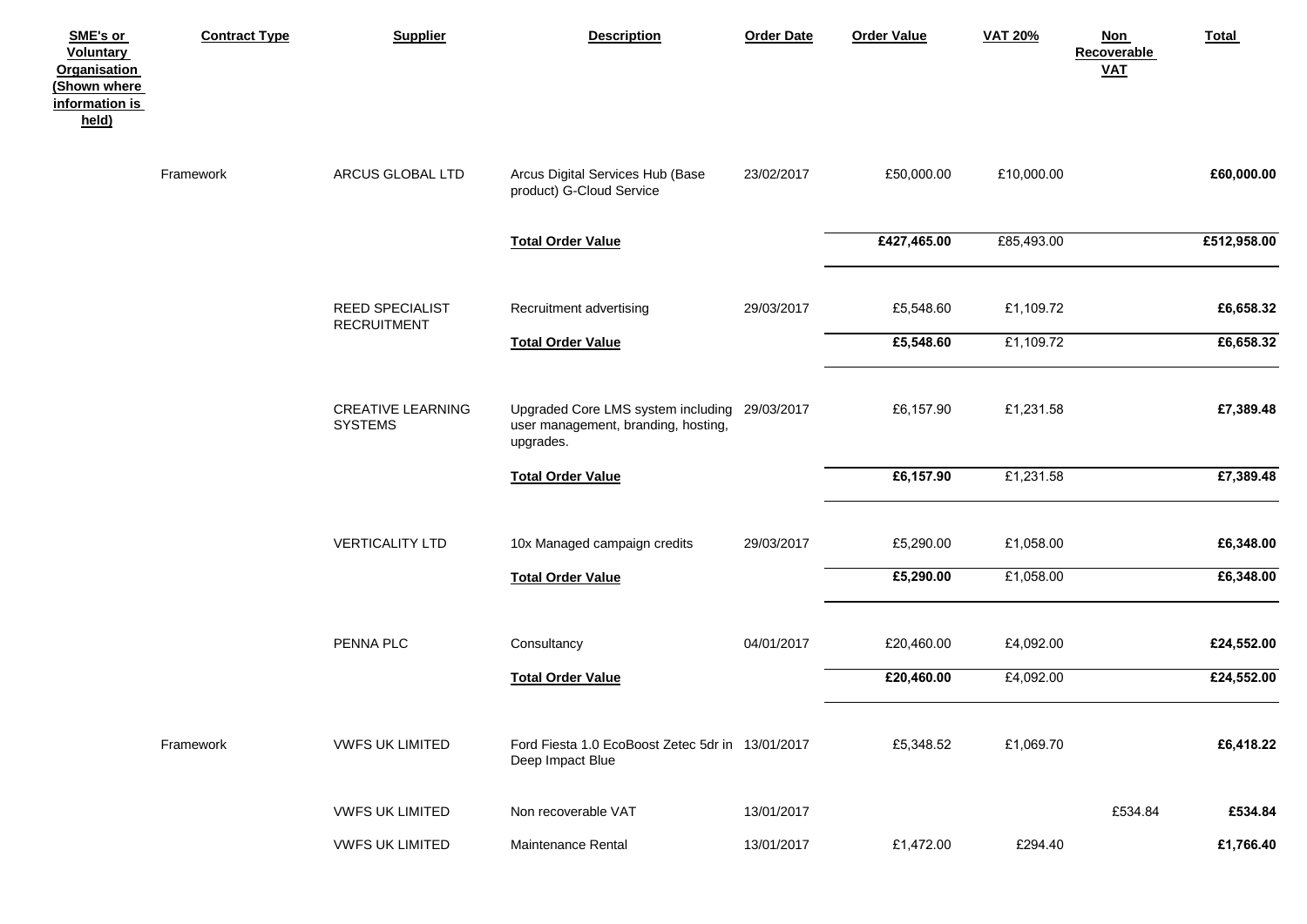| SME's or<br>Voluntary<br><b>Organisation</b><br>(Shown where<br>information is<br>held) | <b>Contract Type</b> | <b>Supplier</b>             | <b>Description</b>                                            | <b>Order Date</b> | <b>Order Value</b> | <b>VAT 20%</b> | <b>Non</b><br>Recoverable<br>$VAL$ | <b>Total</b> |
|-----------------------------------------------------------------------------------------|----------------------|-----------------------------|---------------------------------------------------------------|-------------------|--------------------|----------------|------------------------------------|--------------|
|                                                                                         |                      |                             | <b>Total Order Value</b>                                      |                   | £6,820.52          | £1,364.10      | £534.84                            | £8,719.46    |
|                                                                                         |                      | DACORUM BOROUGH<br>COUNCIL  | Anti Fraud Services fees                                      | 17/02/2017        | £21,424.00         |                |                                    | £21,424.00   |
|                                                                                         |                      |                             | <b>Total Order Value</b>                                      |                   | £21,424.00         |                |                                    | £21,424.00   |
|                                                                                         |                      | KAIZEN CONSULTANTS          | Council Tax and NNDR Postage fees 01/03/2017                  |                   | £16,285.00         | £3,257.00      |                                    | £19,542.00   |
|                                                                                         |                      |                             | <b>Total Order Value</b>                                      |                   | £16,285.00         | £3,257.00      |                                    | £19,542.00   |
|                                                                                         |                      | KAIZEN CONSULTANTS          | annual billing 2017-18 - Council tax<br>and NNDR              | 01/03/2017        | £8,783.19          | £1,756.64      |                                    | £10,539.83   |
|                                                                                         |                      |                             | <b>Total Order Value</b>                                      |                   | £8,783.19          | £1,756.64      |                                    | £10,539.83   |
|                                                                                         |                      | <b>FAITHFUL &amp; GOULD</b> | Wavell House - for professional fees                          | 12/01/2017        | £41,792.31         | £8,358.46      |                                    | £50,150.77   |
|                                                                                         |                      |                             | <b>Total Order Value</b>                                      |                   | £41,792.31         | £8,358.46      |                                    | £50,150.77   |
|                                                                                         | Framework            | SHARPE PRITCHARD            | Legal advice Sandridge Road Garage 13/01/2017<br><b>Sites</b> |                   | £7,500.00          | £1,500.00      |                                    | £9,000.00    |
|                                                                                         |                      |                             | <b>Total Order Value</b>                                      |                   | £7,500.00          | £1,500.00      |                                    | £9,000.00    |
|                                                                                         |                      | <b>FAITHFUL &amp; GOULD</b> | Wavell House - for professional fees                          | 23/01/2017        | £25,000.00         | £5,000.00      |                                    | £30,000.00   |
|                                                                                         |                      |                             | <b>Total Order Value</b>                                      |                   | £25,000.00         | £5,000.00      |                                    | £30,000.00   |
|                                                                                         |                      | FAITHFUL & GOULD            | Wavell House - for professional fees                          | 23/01/2017        | £25,000.00         | £5,000.00      |                                    | £30,000.00   |
|                                                                                         |                      |                             | <b>Total Order Value</b>                                      |                   | £25,000.00         | £5,000.00      |                                    | £30,000.00   |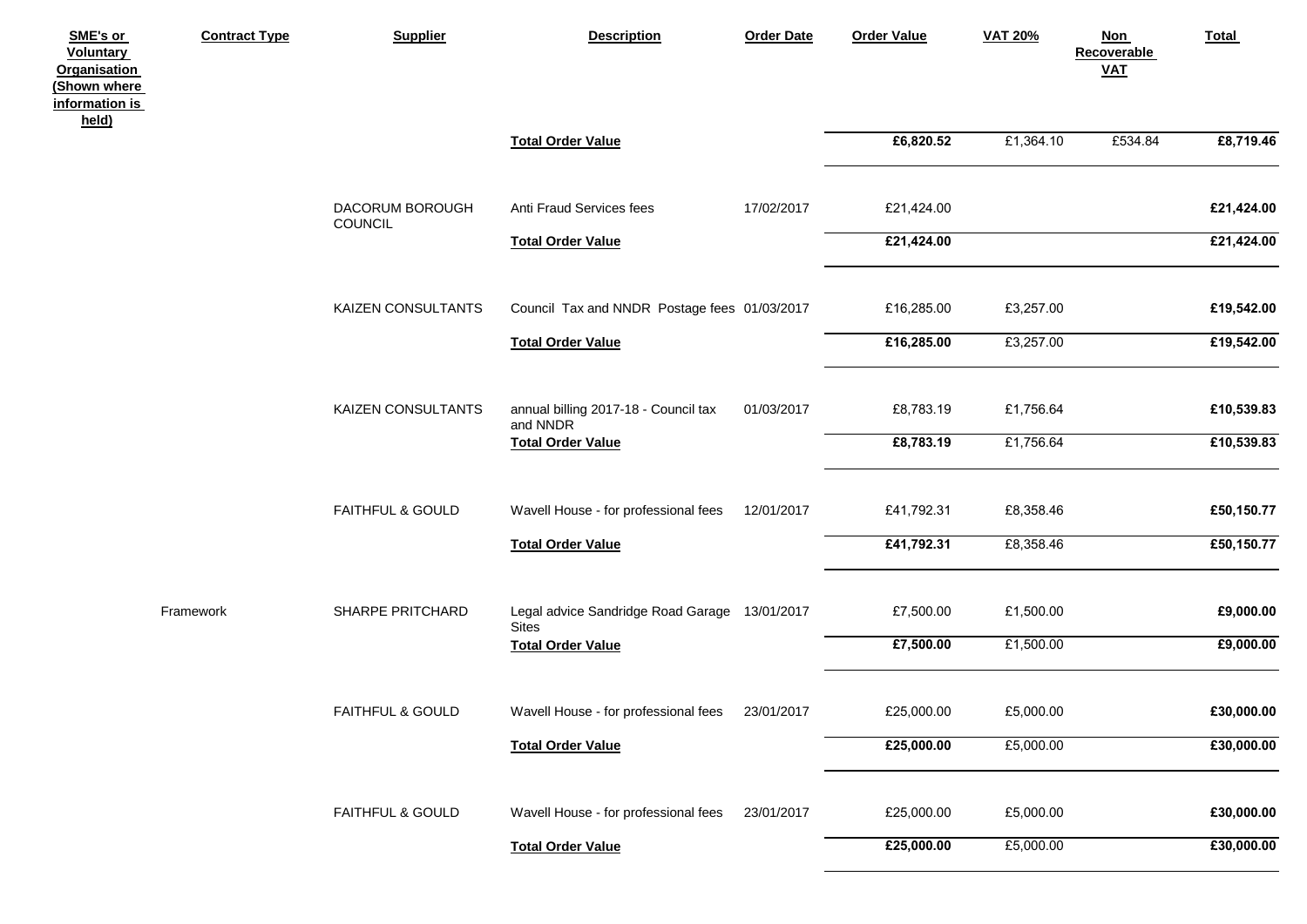| SME's or<br><b>Voluntary</b><br><b>Organisation</b><br>(Shown where<br>information is<br>held) | <b>Contract Type</b> | <b>Supplier</b>                                 | <b>Description</b>                                    | <b>Order Date</b> | <b>Order Value</b> | <b>VAT 20%</b> | <b>Non</b><br><b>Recoverable</b><br><b>VAT</b> | Total      |
|------------------------------------------------------------------------------------------------|----------------------|-------------------------------------------------|-------------------------------------------------------|-------------------|--------------------|----------------|------------------------------------------------|------------|
|                                                                                                |                      | <b>BJ BUILDING SERVICES</b><br><b>LTD</b>       | Works at Verbridge                                    | 27/01/2017        | £10,830.00         | £2,166.00      |                                                | £12,996.00 |
|                                                                                                |                      |                                                 | <b>Total Order Value</b>                              |                   | £10,830.00         | £2,166.00      |                                                | £12,996.00 |
|                                                                                                |                      | REFUGEE COUNCIL                                 | Use of service to support Syrian<br>Refugee Families. | 30/01/2017        | £11,100.00         | £2,220.00      |                                                | £13,320.00 |
|                                                                                                |                      |                                                 | <b>Total Order Value</b>                              |                   | £11,100.00         | £2,220.00      |                                                | £13,320.00 |
|                                                                                                |                      | <b>GATENBYSANDERSON</b><br><b>LTD</b>           | Consultancy fees                                      | 03/02/2017        | £11,500.00         | £2,300.00      |                                                | £13,800.00 |
|                                                                                                |                      |                                                 | <b>Total Order Value</b>                              |                   | £11,500.00         | £2,300.00      |                                                | £13,800.00 |
|                                                                                                |                      | SCHOOL                                          | MARGARET WIX PRIMARY Government education grant       | 03/02/2017        | £5,500.00          |                |                                                | £5,500.00  |
|                                                                                                |                      |                                                 | <b>Total Order Value</b>                              |                   | £5,500.00          |                |                                                | £5,500.00  |
|                                                                                                |                      | RJ FLETCHER DB<br><b>CONSULTANTS LTD</b>        | Professional Consultancy fees                         | 10/02/2017        | £8,800.00          | £1,760.00      |                                                | £10,560.00 |
|                                                                                                |                      |                                                 | <b>Total Order Value</b>                              |                   | £8,800.00          | £1,760.00      |                                                | £10,560.00 |
|                                                                                                | Framework            | <b>BDP (BUILDING DESIGN</b><br>PARTNERSHIP LTD) | CCOS planning application support                     | 13/02/2017        | £28,700.00         | £5,740.00      |                                                | £34,440.00 |
|                                                                                                |                      |                                                 | <b>Total Order Value</b>                              |                   | £28,700.00         | £5,740.00      |                                                | £34,440.00 |
|                                                                                                | Quotation/Tender     | <b>GOLDSMITH &amp; SONS LTD</b>                 | <b>Guttering Works</b>                                | 16/02/2017        | £28,380.00         | £5,676.00      |                                                | £34,056.00 |
|                                                                                                |                      |                                                 | <b>Total Order Value</b>                              |                   | £28,380.00         | £5,676.00      |                                                | £34,056.00 |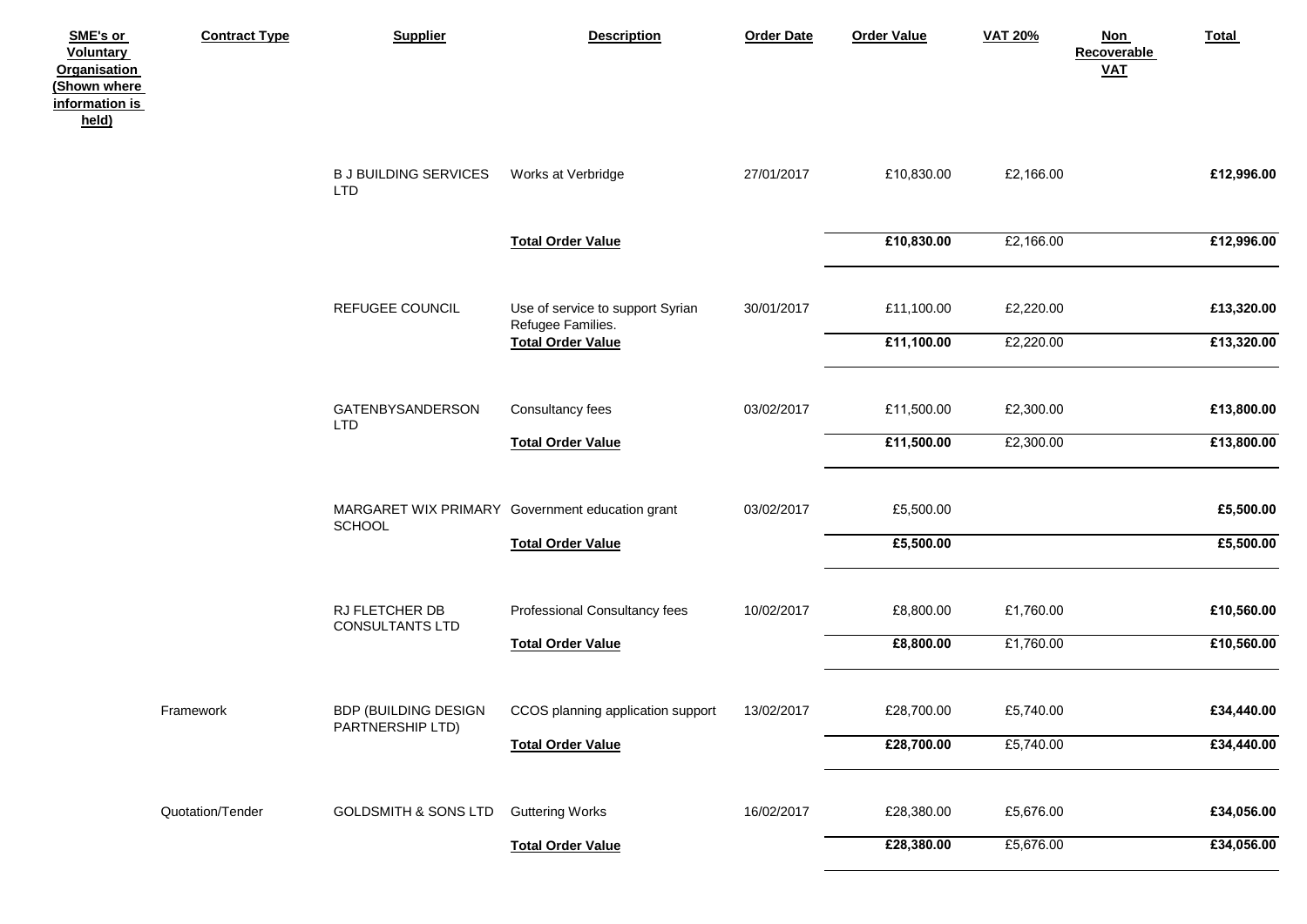| SME's or<br><b>Voluntary</b><br><b>Organisation</b><br>(Shown where<br>information is<br>held) | <b>Contract Type</b> | <b>Supplier</b>                                   | <b>Description</b>                                                | <b>Order Date</b> | <b>Order Value</b> | <b>VAT 20%</b> | <b>Non</b><br>Recoverable<br>$VAL$ | Total      |
|------------------------------------------------------------------------------------------------|----------------------|---------------------------------------------------|-------------------------------------------------------------------|-------------------|--------------------|----------------|------------------------------------|------------|
|                                                                                                | Quotation            | <b>GENERAL</b><br>ENVIRONMENTAL<br>SERVICES LTD   | To carry out temperature monitoring at 16/02/2017<br>Mereden Ct   |                   | £6,922.00          | £1,384.40      |                                    | £8,306.40  |
|                                                                                                |                      |                                                   | <b>Total Order Value</b>                                          |                   | £6,922.00          | £1,384.40      |                                    | £8,306.40  |
|                                                                                                |                      | KIRSOP & COMPANY LTD                              | Undertake Role of Principle Designer<br>for Batchwood garage Site | 22/02/2017        | £12,000.00         | £2,400.00      |                                    | £14,400.00 |
|                                                                                                |                      |                                                   | <b>Total Order Value</b>                                          |                   | £12,000.00         | £2,400.00      |                                    | £14,400.00 |
|                                                                                                |                      | OAKLANDS COLLEGE                                  | Oaklands College education grant.                                 | 23/02/2017        | £13,500.00         |                |                                    | £13,500.00 |
|                                                                                                |                      |                                                   | <b>Total Order Value</b>                                          |                   | £13,500.00         |                |                                    | £13,500.00 |
|                                                                                                | Quotation            | EMBER ELECTRICAL AND<br><b>BUILDING SOLUTIONS</b> | Disabled adaptions works                                          | 24/02/2017        | £18,290.00         | £3,658.00      |                                    | £21,948.00 |
|                                                                                                |                      |                                                   | <b>Total Order Value</b>                                          |                   | £18,290.00         | £3,658.00      |                                    | £21,948.00 |
|                                                                                                | Quotation            | EMBER ELECTRICAL AND<br><b>BUILDING SOLUTIONS</b> | Disabled adaptions works                                          | 24/02/2017        | £18,450.00         | £3,690.00      |                                    | £22,140.00 |
|                                                                                                |                      |                                                   | <b>Total Order Value</b>                                          |                   | £18,450.00         | £3,690.00      |                                    | £22,140.00 |
|                                                                                                | Quotation            | EMBER ELECTRICAL AND<br><b>BUILDING SOLUTIONS</b> | Disabled adaptions works                                          | 24/02/2017        | £18,500.00         | £3,700.00      |                                    | £22,200.00 |
|                                                                                                |                      |                                                   | <b>Total Order Value</b>                                          |                   | £18,500.00         | £3,700.00      |                                    | £22,200.00 |
|                                                                                                |                      | [Supplier redacted] Landlord Rent                 |                                                                   | 08/03/2017        | £16,500.00         |                |                                    | £16,500.00 |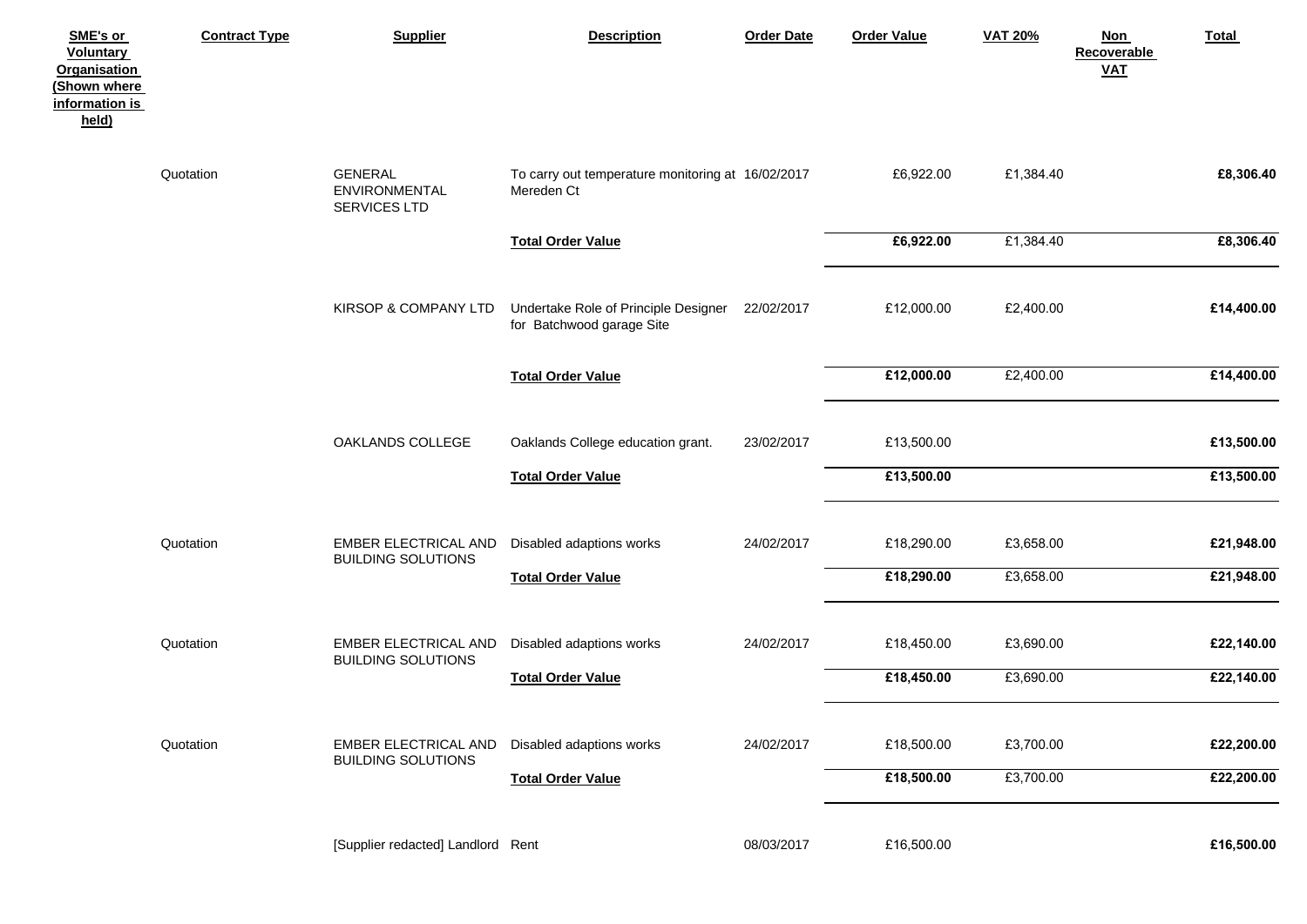| SME's or<br><b>Voluntary</b><br><b>Organisation</b><br>(Shown where<br>information is<br>held) | <b>Contract Type</b> | <b>Supplier</b>                                   | <b>Description</b>                                                                           | <b>Order Date</b> | <b>Order Value</b> | <b>VAT 20%</b> | <b>Non</b><br>Recoverable<br>$VAL$ | <b>Total</b> |
|------------------------------------------------------------------------------------------------|----------------------|---------------------------------------------------|----------------------------------------------------------------------------------------------|-------------------|--------------------|----------------|------------------------------------|--------------|
|                                                                                                |                      |                                                   | <b>Total Order Value</b>                                                                     |                   | £16,500.00         |                |                                    | £16,500.00   |
|                                                                                                |                      | SAMUEL RYDER<br><b>ACADEMY</b>                    | Home Office Grant                                                                            | 08/03/2017        | £13,500.00         |                |                                    | £13,500.00   |
|                                                                                                |                      |                                                   | <b>Total Order Value</b>                                                                     |                   | £13,500.00         |                |                                    | £13,500.00   |
|                                                                                                |                      | HOMETRACK DATA<br><b>SYSTEMS</b>                  | Renewal of Hometrack 12 month<br>contract                                                    | 09/03/2017        | £6,500.00          | £1,300.00      |                                    | £7,800.00    |
|                                                                                                |                      |                                                   | <b>Total Order Value</b>                                                                     |                   | £6,500.00          | £1,300.00      |                                    | £7,800.00    |
|                                                                                                | Quotation            | EMBER ELECTRICAL AND<br><b>BUILDING SOLUTIONS</b> | Disabled adaptions works                                                                     | 13/03/2017        | £18,450.00         | £3,690.00      |                                    | £22,140.00   |
|                                                                                                |                      |                                                   | <b>Total Order Value</b>                                                                     |                   | £18,450.00         | £3,690.00      |                                    | £22,140.00   |
|                                                                                                | Quotation            | <b>B J BUILDING SERVICES</b><br><b>LTD</b>        | Disabled adaptions works                                                                     | 13/03/2017        | £9,863.00          | £1,972.60      |                                    | £11,835.60   |
|                                                                                                |                      |                                                   | <b>Total Order Value</b>                                                                     |                   | £9,863.00          | £1,972.60      |                                    | £11,835.60   |
|                                                                                                |                      | <b>LANGLEYS ESTATE</b><br><b>AGENT</b>            | Rent                                                                                         | 24/03/2017        | £12,000.00         | £2,400.00      |                                    | £14,400.00   |
|                                                                                                |                      |                                                   | <b>Total Order Value</b>                                                                     |                   | £12,000.00         | £2,400.00      |                                    | £14,400.00   |
|                                                                                                | Quotation            | KIRSOP & COMPANY LTD                              | CDM support Sandridge Garage Sites 29/03/2017<br>Project Langley Grove & St Leonards<br>Cres |                   | £12,000.00         | £2,400.00      |                                    | £14,400.00   |
|                                                                                                |                      |                                                   | <b>Total Order Value</b>                                                                     |                   | £12,000.00         | £2,400.00      |                                    | £14,400.00   |
|                                                                                                |                      |                                                   |                                                                                              |                   |                    |                |                                    |              |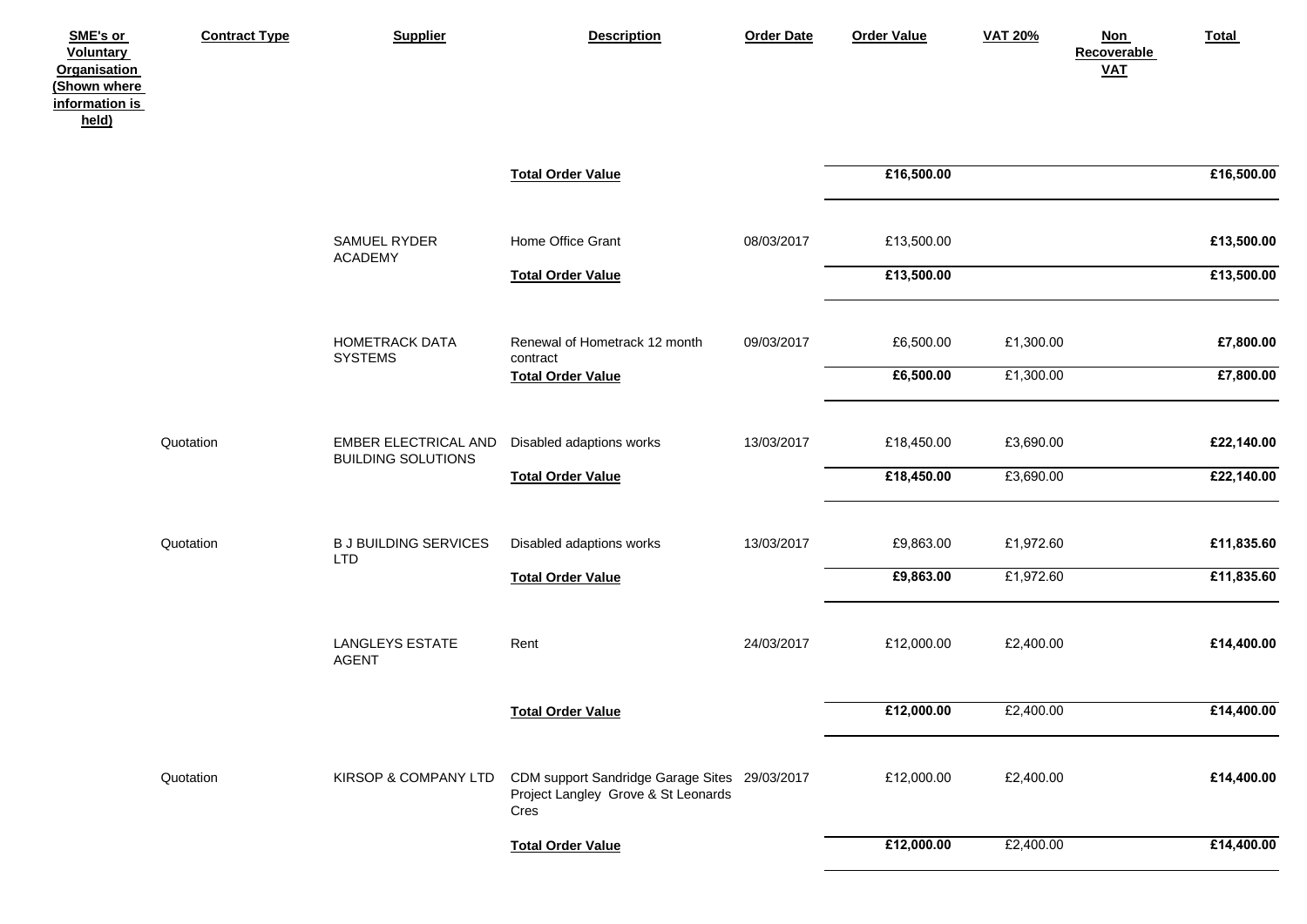| SME's or<br><b>Voluntary</b><br><b>Organisation</b><br>(Shown where<br>information is<br>held) | <b>Contract Type</b> | <b>Supplier</b>                                 | <b>Description</b>                                                                                                           | <b>Order Date</b> | <b>Order Value</b> | <b>VAT 20%</b> | <b>Non</b><br>Recoverable<br>$VAL$ | Total      |
|------------------------------------------------------------------------------------------------|----------------------|-------------------------------------------------|------------------------------------------------------------------------------------------------------------------------------|-------------------|--------------------|----------------|------------------------------------|------------|
|                                                                                                | Quotation            | STREET DESIGN LIMITED                           | 3No planter with benches.                                                                                                    | 11/01/2017        | £8,463.00          | £1,692.60      |                                    | £10,155.60 |
|                                                                                                |                      | STREET DESIGN LIMITED To supply 2No planters. S |                                                                                                                              | 11/01/2017        | £1,940.00          | £388.00        |                                    | £2,328.00  |
|                                                                                                |                      | STREET DESIGN LIMITED                           | To apply standard teak stain to all<br>planters and benches                                                                  | 11/01/2017        | £1,248.00          | £249.60        |                                    | £1,497.60  |
|                                                                                                |                      | STREET DESIGN LIMITED                           | <b>Delivery Cost</b>                                                                                                         | 11/01/2017        | £820.00            | £164.00        |                                    | £984.00    |
|                                                                                                |                      |                                                 | <b>Total Order Value</b>                                                                                                     |                   | £12,471.00         | £2,494.20      |                                    | £14,965.20 |
|                                                                                                | Quotation            | <b>B J BUILDING SERVICES</b><br><b>LTD</b>      | To form extension to Garden of Rest<br>including forming base, new pathway<br>with edging and 3No area of slate<br>chippings | 18/01/2017        | £9,603.00          | £1,920.60      |                                    | £11,523.60 |
|                                                                                                |                      |                                                 | <b>Total Order Value</b>                                                                                                     |                   | £9,603.00          | £1,920.60      |                                    | £11,523.60 |
|                                                                                                |                      | <b>ARCHANT</b><br><b>HERTFORDSHIRE</b>          | Advertising for fundraising in the Herts 19/01/2017<br>Life for the New Museum Gallery.                                      |                   | £5,000.00          | £1,000.00      |                                    | £6,000.00  |
|                                                                                                |                      |                                                 | <b>Total Order Value</b>                                                                                                     |                   | £5,000.00          | £1,000.00      |                                    | £6,000.00  |
|                                                                                                |                      | COUNTRYSIDE<br><b>MANAGEMENT SERVICES</b>       | Site specific land management advice 24/01/2017                                                                              |                   | £6,000.00          | £1,200.00      |                                    | £7,200.00  |
|                                                                                                |                      |                                                 | <b>Total Order Value</b>                                                                                                     |                   | £6,000.00          | £1,200.00      |                                    | £7,200.00  |
|                                                                                                | Framework            | <b>AECOM LIMITED</b>                            | <b>Transport Feasibility Work</b>                                                                                            | 27/01/2017        | £27,547.00         | £5,509.40      |                                    | £33,056.40 |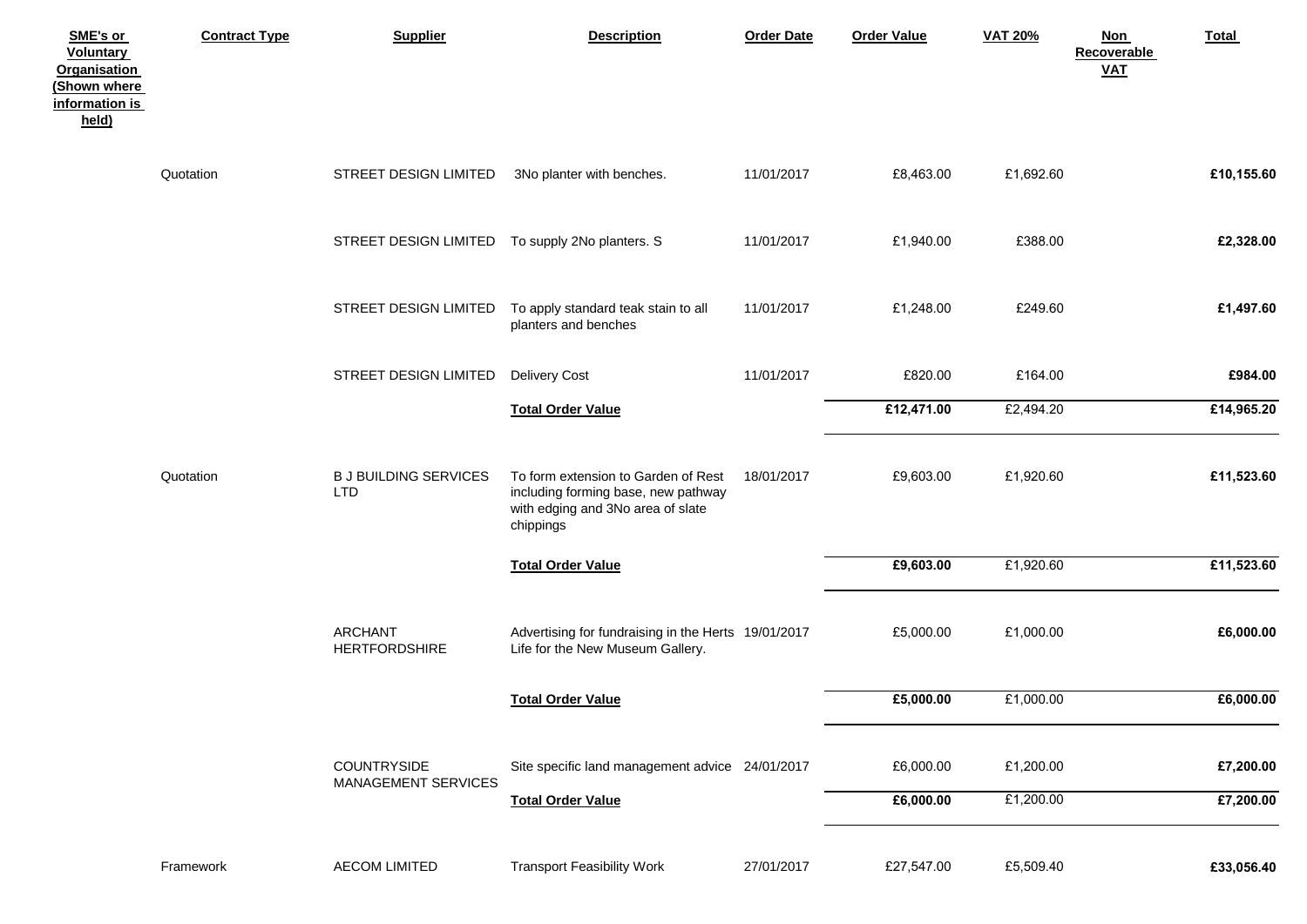| SME's or<br><b>Voluntary</b><br><b>Organisation</b><br>(Shown where<br>information is<br>held) | <b>Contract Type</b> | <b>Supplier</b>                                         | <b>Description</b>                                                                                             | <b>Order Date</b> | <b>Order Value</b>     | <b>VAT 20%</b>         | <b>Non</b><br><b>Recoverable</b><br><b>VAT</b> | Total                  |
|------------------------------------------------------------------------------------------------|----------------------|---------------------------------------------------------|----------------------------------------------------------------------------------------------------------------|-------------------|------------------------|------------------------|------------------------------------------------|------------------------|
|                                                                                                |                      |                                                         | <b>Total Order Value</b>                                                                                       |                   | £27,547.00             | £5,509.40              |                                                | £33,056.40             |
|                                                                                                |                      | SERCO GLOBAL<br><b>SERVICES</b>                         | Purchase order for trade waste<br>collections<br><b>Total Order Value</b>                                      | 27/01/2017        | £6,631.55<br>£6,631.55 | £1,326.31<br>£1,326.31 |                                                | £7,957.86<br>£7,957.86 |
|                                                                                                | Quotation            | <b>RINGWAY</b><br><b>INFRASTRUCTURE</b><br>SERVICES LTD | Carry out repairs to brickwork,<br>wingwalls and soffit of Nickey Line<br>bridge                               | 31/01/2017        | £12,803.93             | £2,560.79              |                                                | £15,364.72             |
|                                                                                                |                      |                                                         | <b>Total Order Value</b>                                                                                       |                   | £12,803.93             | £2,560.79              |                                                | £15,364.72             |
|                                                                                                | Quotation            |                                                         | HENDERSON AND TAYLOR Carry out resurfacing and line marking 08/02/2017<br>of existing Park Homes car park area |                   | £8,745.20              | £1,749.04              |                                                | £10,494.24             |
|                                                                                                |                      |                                                         | <b>Total Order Value</b>                                                                                       |                   | £8,745.20              | £1,749.04              |                                                | £10,494.24             |
|                                                                                                |                      | JOHN PULSFORD<br><b>ASSOCIATES LTD</b>                  | Supply and installation of various office 15/02/2017<br>furniture items                                        |                   | £5,326.94              | £1,065.39              |                                                | £6,392.33              |
|                                                                                                |                      |                                                         | <b>Total Order Value</b>                                                                                       |                   | £5,326.94              | £1,065.39              |                                                | £6,392.33              |
|                                                                                                |                      | <b>SERCO GLOBAL</b><br><b>SERVICES</b>                  | Trade waste disposal for quarter 2<br>2016-17                                                                  | 17/02/2017        | £6,170.36              | £1,234.07              |                                                | £7,404.43              |
|                                                                                                |                      | SERCO GLOBAL<br><b>SERVICES</b>                         | Trade market waste disposal for<br>quarter 2                                                                   | 17/02/2017        | £461.19                | £92.24                 |                                                | £553.43                |
|                                                                                                |                      |                                                         | <b>Total Order Value</b>                                                                                       |                   | £6,631.55              | £1,326.31              |                                                | £7,957.86              |
|                                                                                                |                      |                                                         |                                                                                                                |                   |                        |                        |                                                |                        |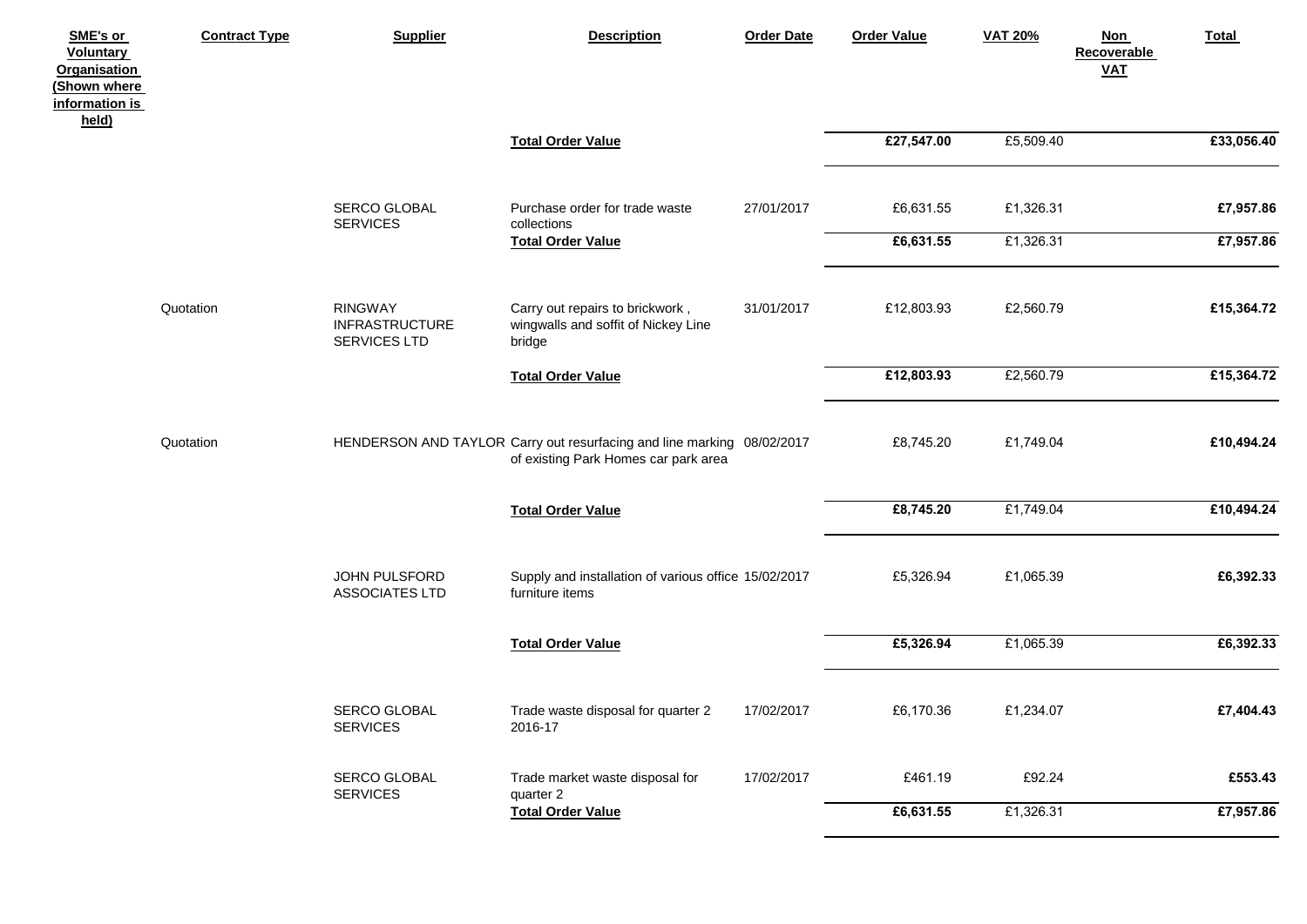| SME's or<br><b>Voluntary</b><br><b>Organisation</b><br>(Shown where<br>information is<br>held) | <b>Contract Type</b> | <b>Supplier</b>                                         | <b>Description</b>                                                                         | <b>Order Date</b> | <b>Order Value</b> | <b>VAT 20%</b> | <b>Non</b><br>Recoverable<br>$VAL$ | Total      |
|------------------------------------------------------------------------------------------------|----------------------|---------------------------------------------------------|--------------------------------------------------------------------------------------------|-------------------|--------------------|----------------|------------------------------------|------------|
|                                                                                                | Quotation            |                                                         | CES ELECTRICAL LIMITED Westminster lodge top car park<br>replace lamp columns heads        | 24/02/2017        | £5,725.76          | £1,145.15      |                                    | £6,870.91  |
|                                                                                                |                      |                                                         | <b>Total Order Value</b>                                                                   |                   | £5,725.76          | £1,145.15      |                                    | £6,870.91  |
|                                                                                                | Quotation            |                                                         | CES ELECTRICAL LIMITED Repair of lights to top car park at<br>Westminster lodge            | 07/03/2017        | £5,725.76          | £1,145.15      |                                    | £6,870.91  |
|                                                                                                |                      |                                                         | <b>Total Order Value</b>                                                                   |                   | £5,725.76          | £1,145.15      |                                    | £6,870.91  |
|                                                                                                | Quotation            | <b>DEAN TANNER</b><br>COMMERCIAL FLOORING<br><b>LTD</b> | Ver Museum: To renew Marmoleum<br>flooring in museum                                       | 08/03/2017        | £25,250.00         | £5,050.00      |                                    | £30,300.00 |
|                                                                                                |                      |                                                         | <b>Total Order Value</b>                                                                   |                   | £25,250.00         | £5,050.00      |                                    | £30,300.00 |
|                                                                                                |                      | <b>GREENBRIDGE DESIGNS</b><br><b>LTD</b>                | To supply and deliver and install 5 x<br>double burial chambers at London<br>Road Cemetery | 09/03/2017        | £9,700.00          | £1,940.00      |                                    | £11,640.00 |
|                                                                                                |                      |                                                         | <b>Total Order Value</b>                                                                   |                   | £9,700.00          | £1,940.00      |                                    | £11,640.00 |
|                                                                                                |                      | CLEAR CHANNEL UK LTD                                    | Please supply and erect new 2 bay<br>Insignia bus shelter at Green Lane                    | 21/03/2017        | £9,664.18          | £1,932.84      |                                    | £11,597.02 |
|                                                                                                |                      |                                                         | <b>Total Order Value</b>                                                                   |                   | £9,664.18          | £1,932.84      |                                    | £11,597.02 |
|                                                                                                | Quotation            | <b>WALKERS BUILDING &amp;</b><br><b>MAINT'CE</b>        | Building repairs at William Bird<br>Pavilion                                               | 23/03/2017        | £6,744.00          | £1,348.80      |                                    | £8,092.80  |
|                                                                                                |                      |                                                         | <b>Total Order Value</b>                                                                   |                   | £6,744.00          | £1,348.80      |                                    | £8,092.80  |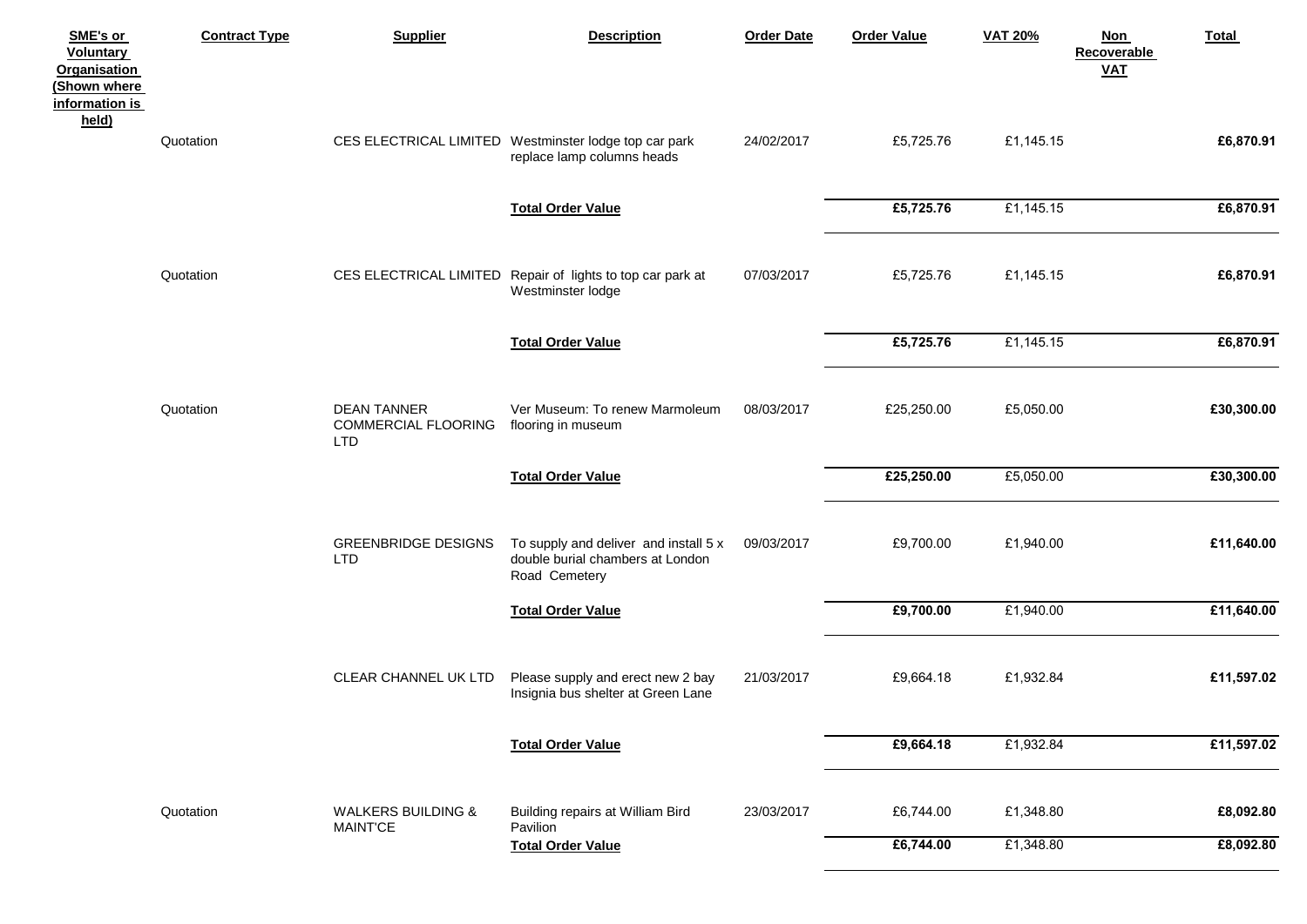| SME's or<br><b>Voluntary</b><br><b>Organisation</b><br>(Shown where<br>information is<br>held) | <b>Contract Type</b> | <b>Supplier</b>                         | <b>Description</b>                                                                                          | <b>Order Date</b> | <b>Order Value</b> | <b>VAT 20%</b> | <b>Non</b><br>Recoverable<br>$VAL$ | Total      |
|------------------------------------------------------------------------------------------------|----------------------|-----------------------------------------|-------------------------------------------------------------------------------------------------------------|-------------------|--------------------|----------------|------------------------------------|------------|
|                                                                                                |                      | VEOLIA ES (UK) LIMITED                  | To remove the silt from the Lake at<br>Verulamium Park by the bridge<br>between the two lakes in April 2017 | 28/03/2017        | £29,615.00         | £5,923.00      |                                    | £35,538.00 |
|                                                                                                |                      |                                         | <b>Total Order Value</b>                                                                                    |                   | £29,615.00         | £5,923.00      |                                    | £35,538.00 |
|                                                                                                |                      | <b>LIMEHOUSE SOFTWARE</b><br><b>LTD</b> | Annual renewal of the Limehouse<br>Software support & hosting 2017/18                                       | 17/01/2017        | £9,792.72          | £1,958.54      |                                    | £11,751.26 |
|                                                                                                |                      |                                         | <b>Total Order Value</b>                                                                                    |                   | £9,792.72          | £1,958.54      |                                    | £11,751.26 |
|                                                                                                |                      |                                         | MCNEILL LOWE & PALMER For professional services in relation to 25/01/2017<br>the Batchwood Garage Sites     |                   | £5,000.00          | £1,000.00      |                                    | £6,000.00  |
|                                                                                                |                      |                                         | <b>Total Order Value</b>                                                                                    |                   | £5,000.00          | £1,000.00      |                                    | £6,000.00  |
|                                                                                                |                      | DAVID NOBLE PLANNING<br>CONSULTANCY     | Preparation of Council's response to<br>planning Appeals                                                    | 16/02/2017        | £10,000.00         | £2,000.00      |                                    | £12,000.00 |
|                                                                                                |                      |                                         | <b>Total Order Value</b>                                                                                    |                   | £10,000.00         | £2,000.00      |                                    | £12,000.00 |
|                                                                                                |                      | <b>HERTFORDSHIRE</b><br>COUNTY COUNCIL  | SLA for Ecology Support                                                                                     | 10/03/2017        | £17,705.70         |                |                                    | £17,705.70 |
|                                                                                                |                      |                                         | <b>Total Order Value</b>                                                                                    |                   | £17,705.70         |                |                                    | £17,705.70 |
|                                                                                                |                      | FIRCROFT TREE<br>SURGERY LIMITED        | Combined completed urgent tree<br>works CNC Parks.                                                          | 30/03/2017        | £4,380.00          | £876.00        |                                    | £5,256.00  |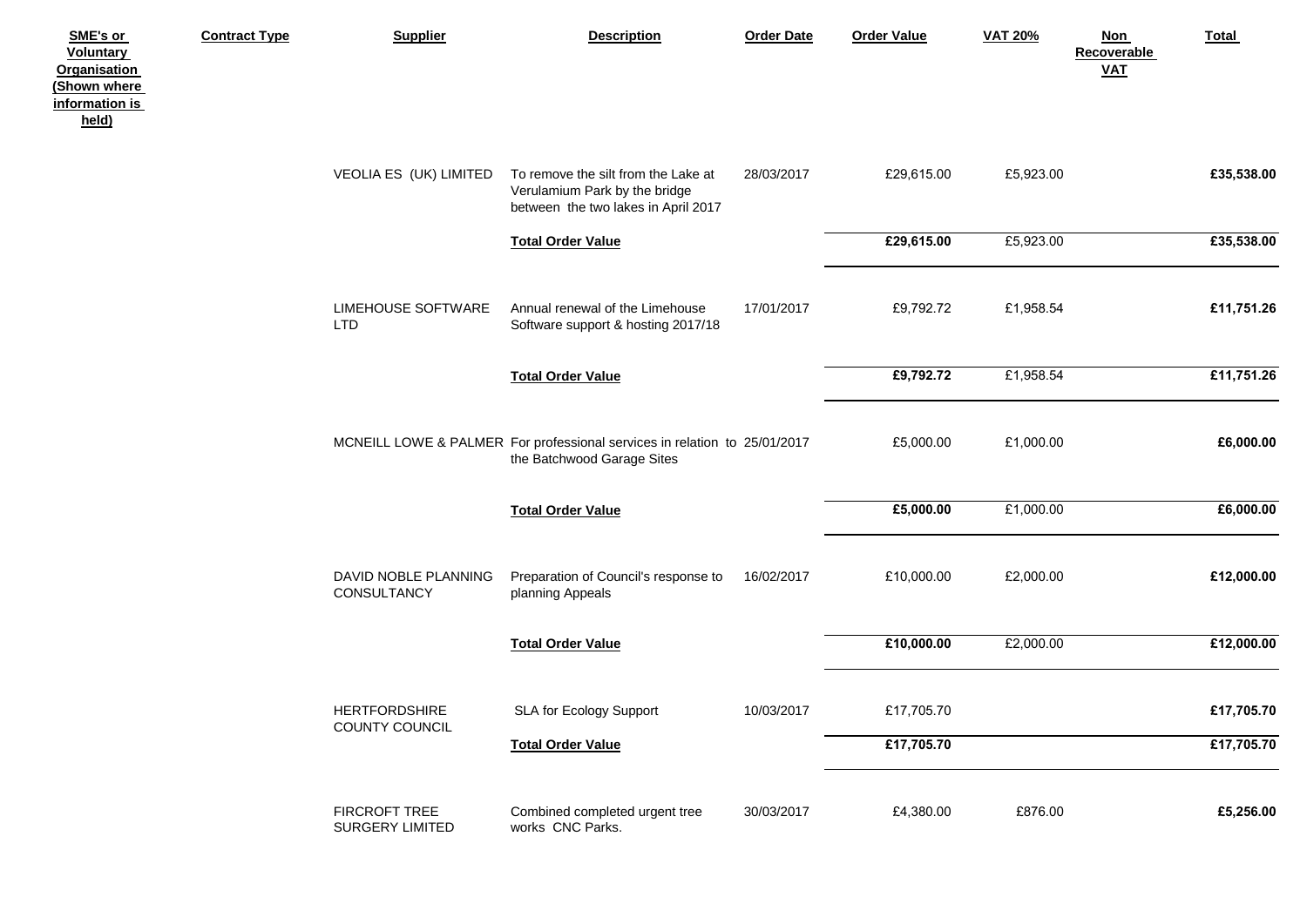| SME's or<br><b>Voluntary</b><br><b>Organisation</b><br>(Shown where<br>information is | <b>Contract Type</b> | <b>Supplier</b>                                | <b>Description</b>                                                                | <b>Order Date</b> | <b>Order Value</b> | <b>VAT 20%</b> | Non<br>Total<br>Recoverable<br>$VAL$ |
|---------------------------------------------------------------------------------------|----------------------|------------------------------------------------|-----------------------------------------------------------------------------------|-------------------|--------------------|----------------|--------------------------------------|
| held)                                                                                 |                      | <b>FIRCROFT TREE</b><br><b>SURGERY LIMITED</b> | Combined completed urgent tree<br>works Non CNC Green<br>Spaces/Cemetery grounds. | 30/03/2017        | £4,700.00          | £940.00        | £5,640.00                            |
|                                                                                       |                      | FIRCROFT TREE<br><b>SURGERY LIMITED</b>        | Combined completed urgent tree<br>works Council Housing sites.                    | 30/03/2017        | £2,695.00          | £539.00        | £3,234.00                            |
|                                                                                       |                      |                                                | <b>Total Order Value</b>                                                          |                   | £11,775.00         | £2,355.00      | £14,130.00                           |
|                                                                                       |                      | <b>1LIFE MANAGEMENT</b><br>SOLUTIONS LTD       | Repair of Cotlandswick gym floor                                                  | 09/01/2017        | £12,872.50         | £2,574.50      | £15,447.00                           |
|                                                                                       |                      |                                                | <b>Total Order Value</b>                                                          |                   | £12,872.50         | £2,574.50      | £15,447.00                           |
|                                                                                       |                      | THOMAS HALLAM<br><b>CONSULTING LIMITED</b>     | Project management new Museums                                                    | 08/02/2017        | £5,400.00          | £1,080.00      | £6,480.00                            |
|                                                                                       |                      |                                                | <b>Total Order Value</b>                                                          |                   | £5,400.00          | £1,080.00      | £6,480.00                            |
|                                                                                       |                      | RAMBOLL UK LTD                                 | Acoustic survey works to Town Hall, St 10/02/2017<br>Albans                       |                   | £4,000.00          | £800.00        | £4,800.00                            |
|                                                                                       |                      | RAMBOLL UK LTD                                 | Further design works as required                                                  | 10/02/2017        | £1,000.00          | £200.00        | £1,200.00                            |
|                                                                                       |                      |                                                | <b>Total Order Value</b>                                                          |                   | £5,000.00          | £1,000.00      | £6,000.00                            |
|                                                                                       |                      | <b>FULCRUM</b>                                 | Gas connection works for Museum of 20/02/2017<br>St Albans redevelopment          |                   | £12,900.46         | £2,580.09      | £15,480.55                           |
|                                                                                       |                      |                                                | <b>Total Order Value</b>                                                          |                   | £12,900.46         | £2,580.09      | £15,480.55                           |
|                                                                                       |                      | <b>FULCRUM</b>                                 | Gas connection works for Museum of 20/02/2017<br>St Albans redevelopment          |                   | £12,900.46         | £2,580.09      | £15,480.55                           |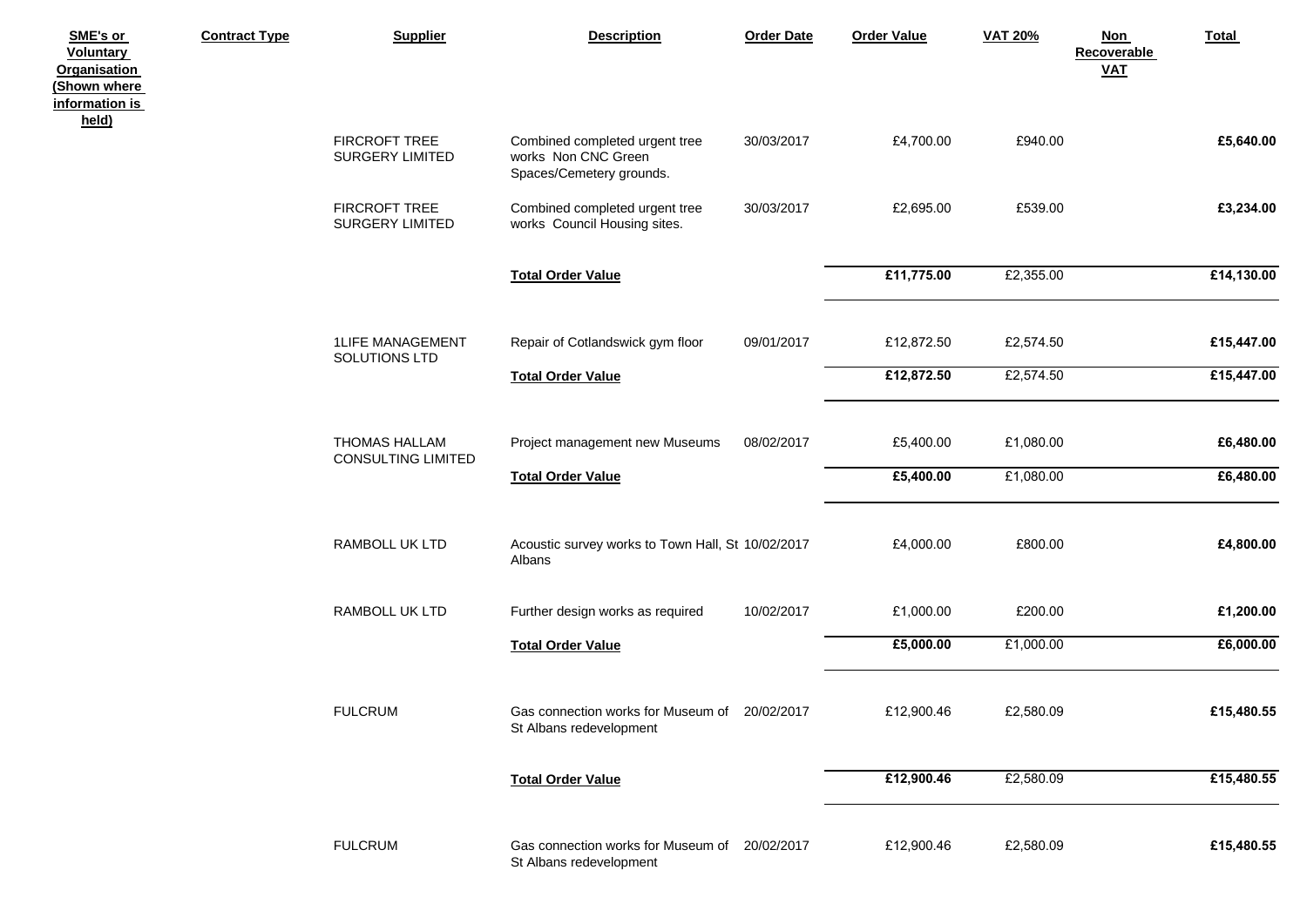| SME's or<br><b>Voluntary</b><br><b>Organisation</b><br>(Shown where<br>information is<br>held) | <b>Contract Type</b> | <b>Supplier</b>                          | <b>Description</b>                                           | <b>Order Date</b> | <b>Order Value</b> | <b>VAT 20%</b> | <b>Non</b><br>Recoverable<br><b>VAT</b> | <b>Total</b> |
|------------------------------------------------------------------------------------------------|----------------------|------------------------------------------|--------------------------------------------------------------|-------------------|--------------------|----------------|-----------------------------------------|--------------|
|                                                                                                |                      |                                          | <b>Total Order Value</b>                                     |                   | £12,900.46         | £2,580.09      |                                         | £15,480.55   |
|                                                                                                | Quotation            | JANE WENTWORTH<br><b>ASSOCIATES</b>      | Brand Development works for new<br>Museum Project            | 10/03/2017        | £4,000.00          | £800.00        |                                         | £4,800.00    |
|                                                                                                | Quotation            | JANE WENTWORTH<br><b>ASSOCIATES</b>      | Brand Development works for new<br>Museum Project            | 10/03/2017        | £3,500.00          | £700.00        |                                         | £4,200.00    |
|                                                                                                | Quotation            | JANE WENTWORTH<br><b>ASSOCIATES</b>      | Brand Development works for new<br>Museum Project            | 10/03/2017        | £900.00            | £180.00        |                                         | £1,080.00    |
|                                                                                                | Quotation            | JANE WENTWORTH<br><b>ASSOCIATES</b>      | Brand Development works for new<br>Museum Project            | 10/03/2017        | £2,500.00          | £500.00        |                                         | £3,000.00    |
|                                                                                                | Quotation            | JANE WENTWORTH<br><b>ASSOCIATES</b>      | Brand Development works for new<br>Museum Project            | 10/03/2017        | £3,000.00          | £600.00        |                                         | £3,600.00    |
|                                                                                                | Quotation            | JANE WENTWORTH<br><b>ASSOCIATES</b>      | Brand Development works for new<br>Museum Project            | 10/03/2017        | £100.00            | £20.00         |                                         | £120.00      |
|                                                                                                | Quotation            | JANE WENTWORTH<br><b>ASSOCIATES</b>      | Brand Development works for new                              | 10/03/2017        | £900.00            | £180.00        |                                         | £1,080.00    |
|                                                                                                |                      |                                          | Museum Project<br><b>Total Order Value</b>                   |                   | £14,900.00         | £2,980.00      |                                         | £17,880.00   |
|                                                                                                | Framework            | BDP (BUILDING DESIGN<br>PARTNERSHIP LTD) | City Centre Opportunity Site - Alban<br>Arena Initial Study. | 22/03/2017        | £10,500.00         | £2,100.00      |                                         | £12,600.00   |
|                                                                                                |                      |                                          | <b>Total Order Value</b>                                     |                   | £10,500.00         | £2,100.00      |                                         | £12,600.00   |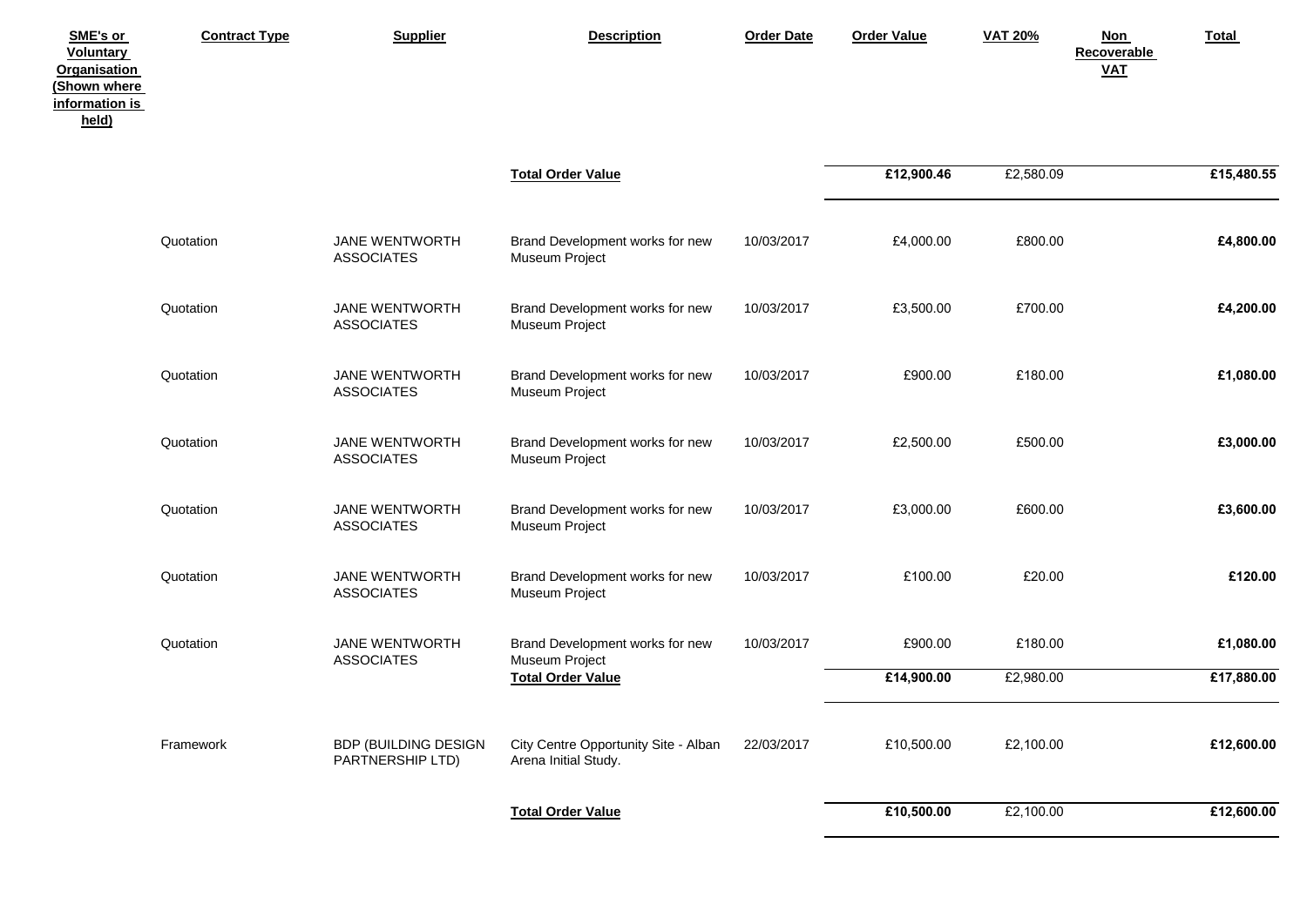| SME's or<br><b>Voluntary</b><br><b>Organisation</b><br>(Shown where<br>information is | <b>Contract Type</b> | <b>Supplier</b>                                                       | <b>Description</b>                                    | <b>Order Date</b> | <b>Order Value</b> | <b>VAT 20%</b> | <b>Non</b><br>Recoverable<br>$VAL$ | Total      |
|---------------------------------------------------------------------------------------|----------------------|-----------------------------------------------------------------------|-------------------------------------------------------|-------------------|--------------------|----------------|------------------------------------|------------|
| held)                                                                                 | Quotation            | KONICA MINOLTA<br>BUSINESS SOLUTIONS UK x-ray digitizer<br><b>LTD</b> | Updated hardware for Konica Minolta 28/03/2017        |                   | £7,966.00          | £1,593.20      |                                    | £9,559.20  |
|                                                                                       |                      |                                                                       | <b>Total Order Value</b>                              |                   | £7,966.00          | £1,593.20      |                                    | £9,559.20  |
|                                                                                       |                      | THE SPORTS<br>CONSULTANCY                                             | Leisure Contract options                              | 28/03/2017        | £9,360.00          | £1,872.00      |                                    | £11,232.00 |
|                                                                                       |                      |                                                                       | <b>Total Order Value</b>                              |                   | £9,360.00          | £1,872.00      |                                    | £11,232.00 |
|                                                                                       |                      | UH ARTS                                                               | <b>Support Services Grant</b>                         | 29/03/2017        | £15,000.00         |                |                                    | £15,000.00 |
|                                                                                       |                      |                                                                       | <b>Total Order Value</b>                              |                   | £15,000.00         |                |                                    | £15,000.00 |
|                                                                                       |                      | <b>CHRYSALIS</b><br>PERFORMANCE LTD                                   | Project management fees July-<br>October 2016         | 30/03/2017        | £9,275.00          | £1,855.00      |                                    | £11,130.00 |
|                                                                                       |                      | <b>CHRYSALIS</b><br>PERFORMANCE LTD                                   | Project management fees July-<br>October 2016         | 30/03/2017        | £9,275.00          | £1,855.00      |                                    | £11,130.00 |
|                                                                                       |                      |                                                                       | <b>Total Order Value</b>                              |                   | £18,550.00         | £3,710.00      |                                    | £22,260.00 |
|                                                                                       |                      | <b>CHRYSALIS</b><br>PERFORMANCE LTD                                   | Project management fees October<br>2016- January 2017 | 30/03/2017        | £9,975.00          | £1,995.00      |                                    | £11,970.00 |
|                                                                                       |                      | <b>CHRYSALIS</b><br>PERFORMANCE LTD                                   | Project management fees October<br>2016- January 2017 | 30/03/2017        | £9,975.00          | £1,995.00      |                                    | £11,970.00 |
|                                                                                       |                      |                                                                       | <b>Total Order Value</b>                              |                   | £19,950.00         | £3,990.00      |                                    | £23,940.00 |
|                                                                                       |                      | <b>CHRYSALIS</b><br>PERFORMANCE LTD                                   | Project management fees January<br>2017- March 2017   | 30/03/2017        | £6,300.00          | £1,260.00      |                                    | £7,560.00  |